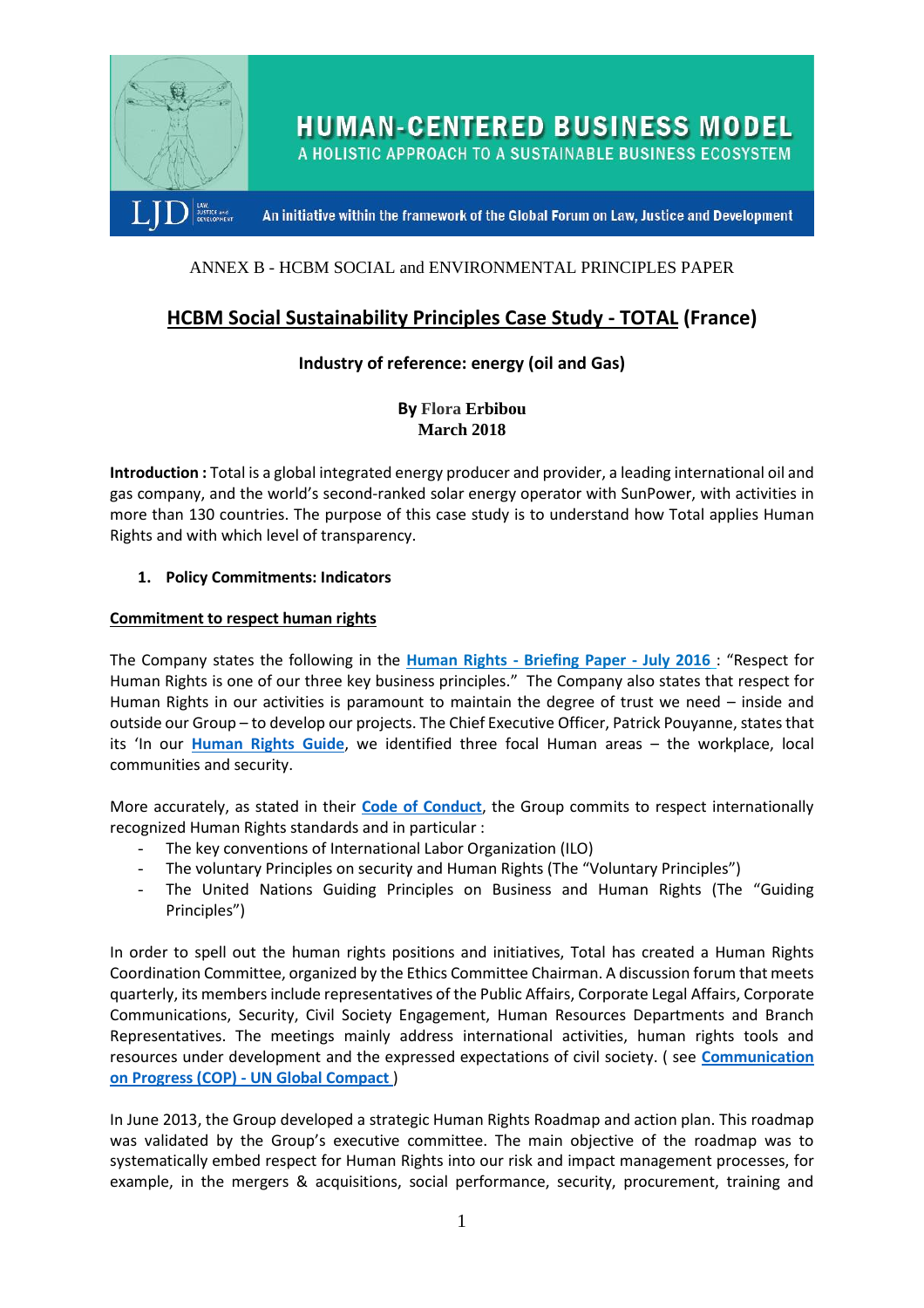human resources processes. For example, easy-to-use auto diagnostic and self-assessment tools for VPSHR risks for use by subsidiaries have been developed and were the subject of a pilot deployment in 2016 in 20 exposed entities. This roadmap has been updated for 2016-2018 in order to continue the efforts already made by the Group. ( see **[Registration Document 2016](https://www.total.com/sites/default/files/atoms/files/ddr2016_va_web.pdf)** )

The main policies, directives and rules are the following :

- Compliance Policy and Program (Internal document)
- Safety Golden Rules ( see **[TOTAL's Golden rules -](https://www.total.com/sites/default/files/atoms/files/reglesor_livret_2017_en_hd_03-03.pdf) 2015** )
- Purchasing Fundamental Business Principles
- Societal Policy (Internal Document)
- Rules of Procedures of the Board of Directors

Respect for human rights is one of the Group's priority business principles, alongside integrity (preventing corruption and fraud and anti-competitive practices) and HSE standards.

**" We recognize that it is not enough to simply put in place policies. Beyond our policies are structures and initiatives which we continue to undertake to ensure that the policies are implemented across our business activities."**

**Our approach to embedding respect for Human Rights is based on four pillars :**

- **1. Written policies and commitments**
- **2. Awareness raising and training**
- **3. A dedicated organization to listen and advise**
- **4. Evaluations to assess the effectiveness of our initiatives**

Therefore, the Group really understand the necessity to implement Human Rights and the 4 pillars are essential in order to respect these values.

#### **Commitment to respect the human rights of workers**

The company is a signatory to the Global Agreement with IndustriALL Global Union, which covers respect for Human Rights in the workplace. Within this agreement, an annual FAIR (Facilitation, Application, Involvement, and Results) meeting is held to review and monitor the implementation. The company states the following in the **[Human Rights Guide -](https://www.total.com/sites/default/files/atoms/files/human_rights_internal_guide_va.pdf) Total - 2015** : " The Group pays special attention to employee's working conditions, respect for individuals and their privacy, a discriminationfee environment and health and safety, irrespective of the political and social context or any complexities encountered in the countries where we operate."

The company states the following in **[SDG Reporting -](http://www.sustainable-performance.total.com/sites/analystecsr/files/atoms/files/total_-_2016-2017_sdg_reporting_-_july_2017.pdf) July 2017** : " Promote equal opportunity, a more international workforce and diversity at all levels of the company. Create and maintain a good working environment, through respect, non-discrimination and appropriate health and safety conditions. Promote personal and career development through offering training, managing competencies, assessing performance, implementing return on experience, providing information and building a consensus " Therefore, Total seems really transparent about its commitment to respect the human rights of workers.

#### **Commitment to respect human rights particularly relevant to the Oil and Gas industry**

In the results published in 2017 by the Corporate Human Rights Benchmark, Total was the highest ranked Oil & Gas company with an overall score of 49/100.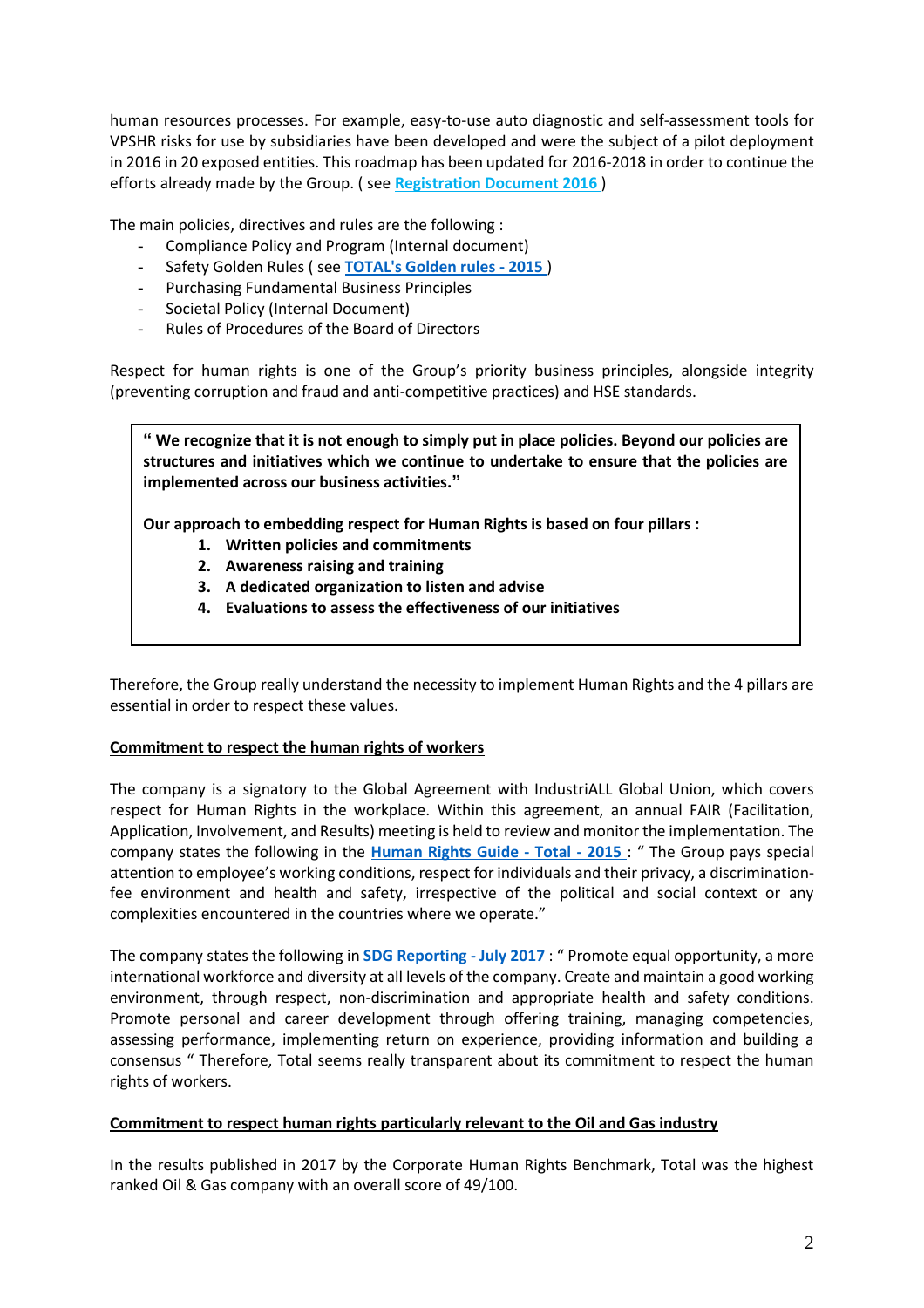They use the **[UN Guiding Principles on Business and Human Rights](https://www.ungpreporting.org/wp-content/uploads/UNGPReportingFramework_2017.pdf)** becoming the first oil and gas company to do so – as a tool to deepen internal conversations, identify gaps, drive improvement where relevant and publicly report on our approach to embedding respect for Human Rights in our operations and business relationships. (see the Human Rights briefing paper )

In addition, The Company states in the Human Rights Briefing paper " As a leading international oil and gas company, we have a responsibility to go beyond stating our commitment to respect Human Rights. We must demonstrate what we do to implement them in practice across our organization."

The system to monitor the effectiveness of human rights policies and implementation with quantitative and qualitative metrics : Total has been working with 3 external organization (GoodCorporation, The Danish Institute for Human Rights and CDA) to assess their practices. In 2017, Total renewed all three arrangements. (see **[Communication on Progress \(COP\) -](https://www.unglobalcompact.org/system/attachments/cop_2017/406751/original/Total) UN Global Compact**)

### **Commitment to engage with stakeholders**

The Company states in the **[Stakeholder Commitment](http://www.sustainable-performance.total.com/en/stakeholders/our-commitment)** on the company's website : " Openness, dialogue and engagement are essential for developing long-term, constructive and transparent relations with stakeholders. For the past 20 years or so, changes in the regulatory framework have promoted information, consultation and dialogue prior to high-impact decisions being made. In addition to complying with regulations, Total encourages dialogue at every level of its organization." The foremost requirement of the societal directive is that "each asset must consult its stakeholders regularly to gain a clearer understanding of their expectations and concerns, measure their level of satisfaction regarding the Group and identify avenues of improvement for its societal strategy".

### **Commitment to remedy**

One of the three priority business principles is addressing the potential impacts of our operations on local communities. The company states : " providing access to remedy for unavoidable adverse impacts related to our operations". One of their three pillars is " access to remedy". It's clearly affirmed in the **[Human Rights Guide -](https://www.total.com/sites/default/files/atoms/files/human_rights_internal_guide_va.pdf) Total - 2015** that "Anyone adversely affected by our Business unit's activities should have access to a grievance mechanism where they can report any complaint about our operations, without discrimination or fear of repercussion".

#### **Commitment to respect the rights of human rights defenders**

The company states in the Human Rights Briefing paper : " Total participates in several international initiatives to advance business and Human Rights." Listed below is a selection of important external initiatives and partnerships that help us embed respect for Human Rights in our operations:

- United Nations Global Compact (UNGC)
- Extractive Industries Transparency Initiative (EITI)
- IPIECA
- Shift's Business Learning Program
- IndustriALL Global Union
- Implemented the recommendations of the Voluntary Principles on Security and Human Rights
- Global Business Initiative on Human Rights (GBI)

# **Board Level Accountability: Commitment from the top**

The message from the CEO, Patrick Pouyanne, states ' With long-term projects in many countries, Total has made a firm commitment to our internal and external stakeholders to be accountable and to show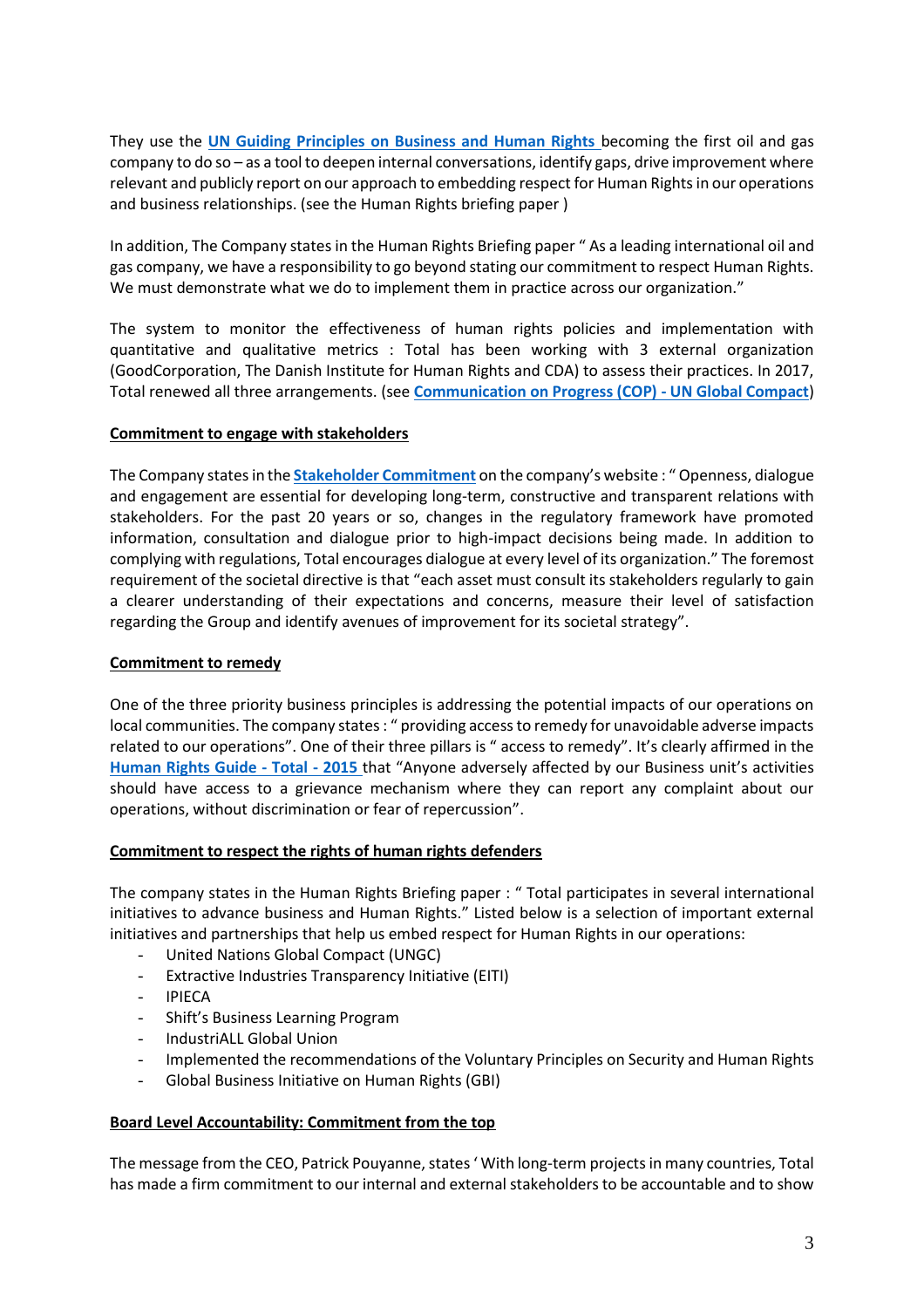how we are embedding respect for Human Rights. Respect for Human Rights is one of our three key business principles' ( see Voluntary Principles on Security and Human Rights – 2016 )

In 2015 as well, the message from the CEO the message that introduced the Human Rights Guide stated that "The Group is committed to respect internationally recognized Human Rights standards in the countries where we work. In doing so we focus on the following issues (..) Ensuring that the security of our people and facilities is managed in a responsible way and that the rights of neighboring communities are respected; the management of security risks, including the use of government security forces and private security providers, should be in line with applicable international standards relate d to the proportionate use of force. Integrating respect for Human Rights at an early stage in our management processes can contribute to avoiding potential abuse, and help to sustain a mutually beneficial relationship with our stakeholders. It can prevent delays in the execution of the Group's operations and improve our Business Units' performance. It is everybody's concern and it is part of our commitment to better energy'

Total proceeded also to the external assessment of its Communication on progress (COP) 2016 for the UN Global Compact. (see **[Certificate of external assessment](https://www.unglobalcompact.org/system/attachments/cop_2017/406761/original/Global_Compact_France_-_Peer_review_certificate_-_Total)** ) " Respect for Human Rights in our activities is paramount to maintain the degree of trust we need – inside and outside our Group – to develop our projects."

### **Board Level Accountability: Board discussions**

The company states the following in the **[Human Rights Guide -](https://www.total.com/sites/default/files/atoms/files/human_rights_internal_guide_va.pdf) Total - 2015** : "The Chair of the Ethics Committee reports regularly to the Executive Committee and to the Governance & Ethics Committee of the Board of Directors on the Code of Conduct implementation".

#### **Incentives and performance management**

The system to track and measure performance is based on standardized performance metrics. Total's Worldwide Human Resources is a powerful tool to monitor Human Resources management within the group, through the annual survey performed on a sample of employees from the consolidated companies, representative of their distribution by business segment and region. This tool was upgraded in 2014 with new indicators regarding the ILO Key Conventions. These targets also include measurable targets for sustainability. However, it is not clear if this include Human Rights issues.

### **2. Embedding Respect for Human Rights in the Company's culture and management systems: Indicators**

#### **Responsibility and resources for day-to-day human rights functions**

Under the Global agreement between Total and IndustriaALL, the Group made a commitment to maintain minimum Corporate Social Responsibility (CSR) standards and guarantees worldwide for subsidiaries in which it has more than a 50% stake, in the areas of occupational health and safety, **human rights** in the workplace, enhancement of the dialogue with employees, life insurance, professional equality, social responsibility and assistance with organizational changes. ( see the **[Global](http://www.sustainable-performance.total.com/en/node/134#dialogue)  [agreement signed between Total and IndustriALL -](http://www.sustainable-performance.total.com/en/node/134#dialogue) 2015** )

#### **Incentives and performance management**

The Company has identified the following as salient human rights issues that apply to its business ( see **[Human Rights Guide -](https://www.total.com/sites/default/files/atoms/files/human_rights_internal_guide_va.pdf) Total - 2015** ): " Avoiding discrimination, Avoiding and addressing any form of harassment, freedom of opinion and expression, freedom of thought, conscience and religion,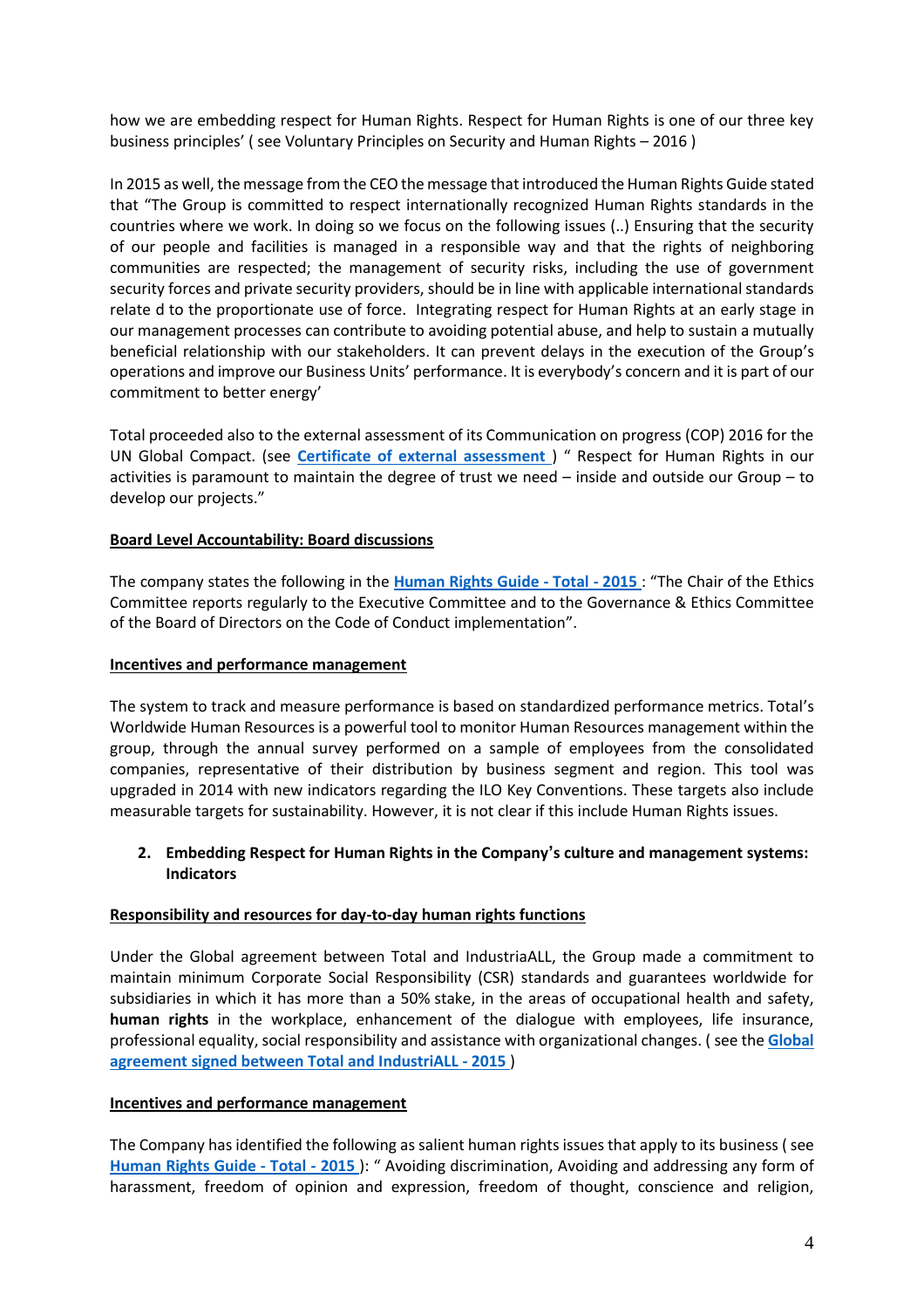collective bargaining and freedom of association, prohibition on forced labor and child labor, environmental protection, property rights, access to land and cultural heritage, right to an adequate standard of living".

## **Integration with enterprise risk management**

All investment or divestment proposals submitted for approval by the Group's Executive Committee are analyzed by a Risk Committee ( called " Corisk" ), chaired by the Vice President Strategy. This committee meets twice a month in order to review new projects before approval by the Group's Executive Committee and to make sure that all risks have been properly assessed based on the "Corisk" checklist. Whether the expenditure involves a new project or a proposal to expand, acquire, divest or wind up an operation, the checklist is designed to verify compliance with Total's standards, in particular in the areas of environment, community development, social responsibility, health and hygiene, industrial safety, security and Human Rights. The checklist takes into account the construction, operating and revamping phases. ( see **[Registration Document 2016](https://www.total.com/sites/default/files/atoms/files/ddr2016_va_web.pdf)** p.79 )

In 2006, Total has joined the Human Rights and Business Project created by the Danish institute for Human Rights; Through this project, a dedicated tool for business, the Human Rights Compliance Assessment (HRCA) has been designed. The HRCA fulfils two roles:

- First, it is a self-assessment by the unit of the Human Rights compliance of its own activities
- Secondly, it is an educational tool to raise Human Rights awareness in various subsidiary departments, stimulating collective deliberation and discussion of such issues. A Human Rights Compliance Assessment was conducted in Nigeria in 2015. ( see **[Human Rights -](https://www.total.com/sites/default/files/atoms/files/total_human_rigths_briefing_paper_july_2016_0.pdf) Briefing Paper - [July 2016](https://www.total.com/sites/default/files/atoms/files/total_human_rigths_briefing_paper_july_2016_0.pdf)** p. 13 on "Assessment Processes")

### **Communication / dissemination of policy commitment(s) within Company's own operations**

The group ethics committee ensures that the Code of Conduct is widely communicated and proposes any amendments it considers necessary. The committee advises the training departments on incorporating presentations of the Code of Conduct into training programs, in particular those for new recruits and management. ( see Registration Document )

# **Communication / dissemination of policy commitment(s) to business relationships**

The Company requests its business partner to sign and commit to comply with its sustainability commitment policy in order to enter into business. All employees must understand and respect the business principles contained in our Code of Conduct. Suppliers, contractors and business partners are expected to apply standards that are equivalent to ours, in particular towards their employees.

Total is committed to conveying its principles and values to its suppliers and has developed a document that must be attached or transposed on contracts with them, called " fundamental principles of purchasing". Suppliers are expected to respect and make sure that their own suppliers respect these principles that are priorities for the Group: respecting Human Rights at work (Universal Declaration of Human Rights and fundamental principles of the ILO; protecting health, safety and security, preserving the environment, preventing corruption and conflict of interests, fighting corruption, respecting competition law as well as promoting economic and social development. ( see **[Communication on](https://www.unglobalcompact.org/system/attachments/cop_2017/406751/original/Total)  Progress (COP) - [UN Global Compact](https://www.unglobalcompact.org/system/attachments/cop_2017/406751/original/Total)** )

# **Training on human rights**

Total provides support for employees worldwide to help ensure that they respect Human Rights in the work that they do for Total.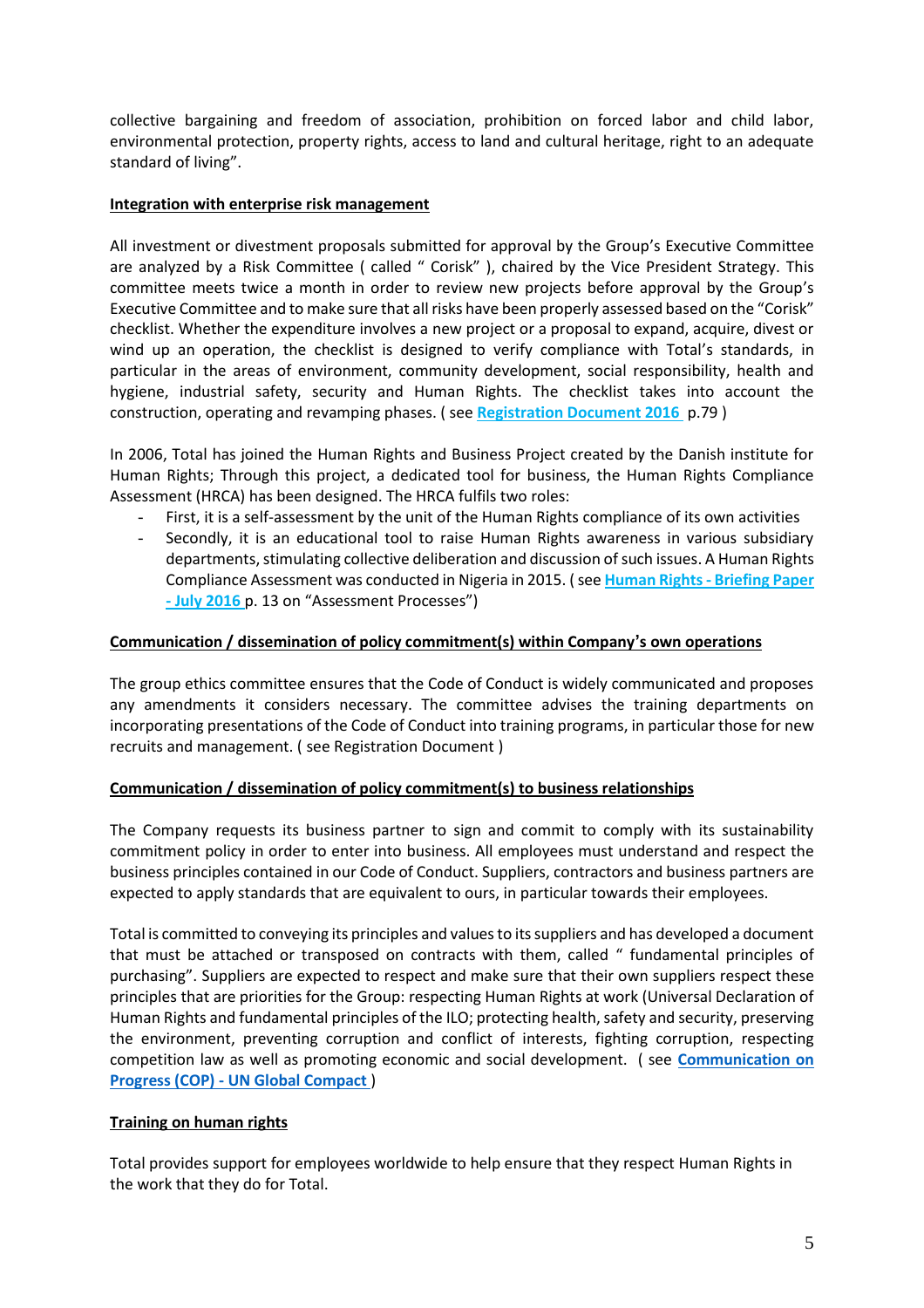In the **Human Rights - [Briefing Paper -](https://www.total.com/sites/default/files/atoms/files/total_human_rigths_briefing_paper_july_2016_0.pdf) July 2016** states that 12 sustainable procurement training sessions have been held in France since 2013, with a total of 130 Group employees receiving training, including with respect to Human Rights and CSR issues.

The Company states in the **[Human Rights Guide -](https://www.total.com/sites/default/files/atoms/files/human_rights_internal_guide_va.pdf) Total - 2015** (p.12) that training programmes have been developed by the Company as dedicated communication channels, e-learning, and training sessions on Ethics and Human Rights which are available for the Group's employees and managers.

For instance, in June 2015, the Group organized a seminar focusing on the Voluntary Principles guidelines at Yangon. (**[Human Rights Guide -](https://www.total.com/sites/default/files/atoms/files/human_rights_internal_guide_va.pdf) Total - 2015** p.37)

To raise awareness and help employees respect Human Right, Total has set up tools as corporate communication channels such as the Ethics and Human Rights intranet sites and intranet videos on key Human rights topics. They also provide specific e-learning programs and training tailored to the various challenges encountered on the ground. Actions are also taken to raise awareness among Total's external stakeholders, such as training on responsible security for its private security providers. (see **Human Rights - [Briefing Paper -](https://www.total.com/sites/default/files/atoms/files/total_human_rigths_briefing_paper_july_2016_0.pdf) July 2016** )

#### **Monitoring and corrective actions**

The Group's Human Rights Coordination Committee is also monitoring, on an on-going basis, the implementation of the Group's Human Rights Roadmap. ( see **Human Rights - [Briefing Paper -](https://www.total.com/sites/default/files/atoms/files/total_human_rigths_briefing_paper_july_2016_0.pdf) July [2016](https://www.total.com/sites/default/files/atoms/files/total_human_rigths_briefing_paper_july_2016_0.pdf)** )

Concerning the corrective actions, the Group has set up a crisis management process with a dedicated organization and a crisis management center at the head office to enable the management of two simultaneous crises. As part of this process, Total regularly trains in crisis management on the basis of risk scenarios identified through analyses. In particular, the Group has response plans and procedures in place in the event of a hydrocarbon leak or spill. For accidental spills that reach the surface, oil spill contingency plans are regularly reviewed and tested during exercises.

In 2016, all sites with maritime and river terminals had oil-spill response plans compliant with Group requirements. This means that they include an alert procedure, accident scenarios, a description of the response strategies corresponding to these scenarios and a description of the technical and organizational means for implementing these strategies. ( see **[Registration Document 2016](https://www.total.com/sites/default/files/atoms/files/ddr2016_va_web.pdf)** )

#### **Engaging business relationships**

Total joined the Global Business Initiative on Human Rights (GBI) when it was first set up in 2009. The initiative aims to promote respect for human rights in the business world by providing a platform for discussion across multiple industries.

In March 2014, Total received the " Responsible supplier relationships" label for its Holding and Marketing & Services activities in France. This label, awarded by French authorities, recognizes companies that maintain sustainable and balanced relationships with their suppliers.

As stated in its Code of Conduct, Total expects its suppliers to adhere to principles equivalent to those in its own Code of Conduct, such as those set out in the Fundamental Principles of Purchasing. The Business Integrity Guide supports the implementation of the integrity principles. It provides concrete examples of possible risk situations encountered and guidance on how to address them. ( see **[Registration Document 2016](https://www.total.com/sites/default/files/atoms/files/ddr2016_va_web.pdf)** ). Moreover, since 2015, Total holds a Group-wide Business Ethics day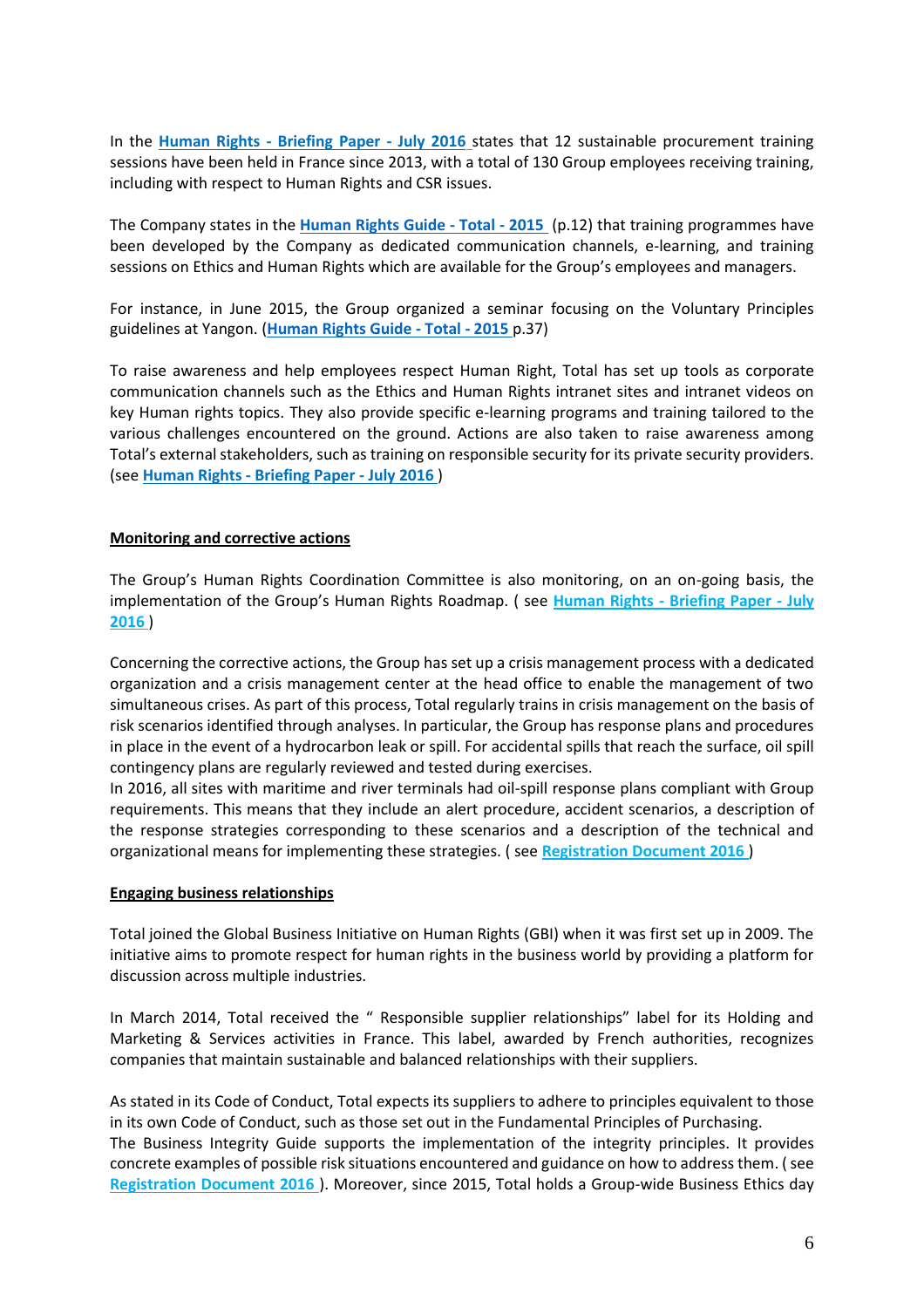on an annual basis. It was dedicated to "Human rights and anti-corruption" in 2015 and to the issues of human rights and the prevention of corruption in the supply chain in 2016.

The **[Code of Conduct -](https://www.total.com/sites/default/files/atoms/files/total_code_of_conduct_va.pdf) Total** is distributed to the main business partners. Total's suppliers must be made aware of the **[Fundamental Principles of Purchasing](http://www.sustainable-performance.total.com/sites/analystecsr/files/atoms/files/principes-fondamentaux-achats-va_0.pdf)** , which apply to all the Group's companies, by including or transposing them into the agreements concluded with these suppliers. As mentioned, the theme for Total's 2016 Business Ethics Day was the supply chain. ( see **[Fundamental Principles of](http://www.sustainable-performance.total.com/sites/analystecsr/files/atoms/files/principes-fondamentaux-achats-va_0.pdf)  [Purchasing](http://www.sustainable-performance.total.com/sites/analystecsr/files/atoms/files/principes-fondamentaux-achats-va_0.pdf)** )

### **Framework for engagement with potentially affected stakeholders**

The Company has identified many stakeholders that can potentially be affected by its operations including customers, suppliers and contractors, Host countries, Local communities, Business partners, Shareholders. For instance in the case of customers, the Code of Conduct states : " We are attentive to our customers' needs. We continuously monitor, assess and improve or products, services, technology and procedures to deliver quality, safety, energy efficiency and innovation at every stage of the development, production and distribution process. Our commitment to sustainable development is a condition of our social license to operate and our long-term viability."

Total has set up two committees and a dedicated service to advise employees and other stakeholders, and monitor efforts to promote respect for Human Rights in its operations:

- The Ethics Committee
- The Human Rights Coordination Committee

#### **3. Human Rights Due Diligence: Indicators**

*Extract from Human Rights Guide*



#### **Identifying: Processes and triggers for identifying human rights and impacts**

In the **Human Rights - [Briefing Paper -](https://www.total.com/sites/default/files/atoms/files/total_human_rigths_briefing_paper_july_2016_0.pdf) July 2016**, salient rights issues as defined in the UN Guiding Principles Reporting Framework are those Human Rights that stand out because they are at risk of the most severe negative impact through the company's activities or business relationships. This concept of salience uses the lens of risk to people, not the business as the starting point, while recognizing that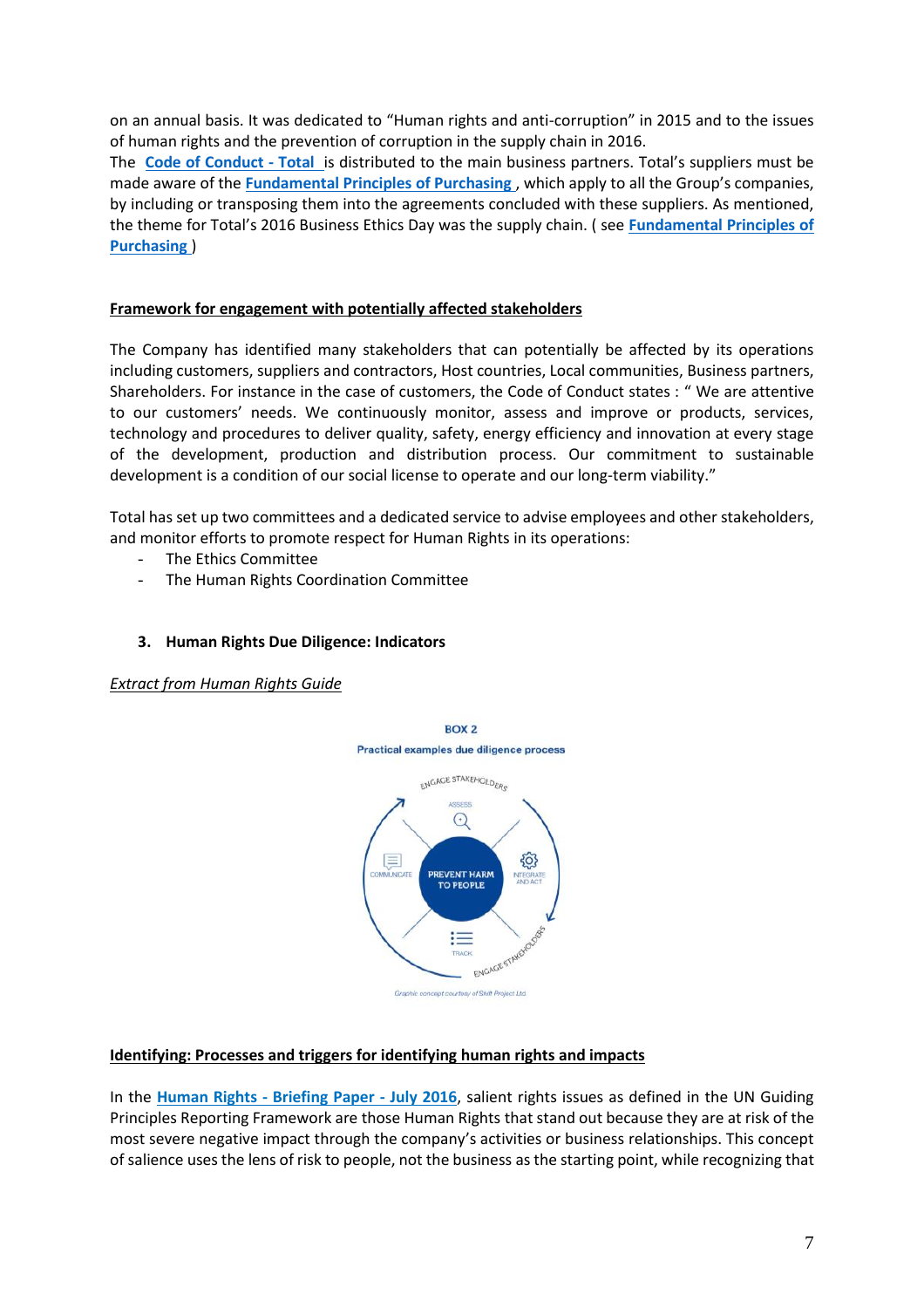where risks to people's Human Rights are greatest, there is strong convergence with risk to the business.

### **Assessing: Assessment of risks and impacts identified (salient risks and key industry risks)**

The Company states in the **Human Rights - [Briefing Paper -](https://www.total.com/sites/default/files/atoms/files/total_human_rigths_briefing_paper_july_2016_0.pdf) July 2016** : "We regularly conduct assessments, sometimes in partnership with independent third party organizations, to identify, prevent or mitigate Human Rights impacts that may be caused directly by our business unit's operations or by project partners, contractors and suppliers".

The Company has identified the following as salient human rights issues that apply to its business " This assessment process is based on a review of a number of important evidence points on Human Rights, labor law, fair competition rules and other ethics-related issues. A large number of our Business units exposed to ethical risks have been assessed, with appropriate action plans and follow up actions defined."

"The objective of these assessments is to raise awareness, build ethical leadership, and review the ethical processes in place locally."

The Human Rights Compliance Assessment (HRCA) has been adapted to the Group's specific context and needs. It's a tool developed by the Danish Institute to assist Business units in identifying and addressing Human Rights risks in Business units' operations.

### **Integrating and Acting: Integrating assessment findings internally and taking appropriate action**

**"**Implement effective measures to address any impacts that have been identified, including by having in place a grievance mechanism to address complaints lodged by stakeholders, and integrate lessons learnt" (see **[Human Rights Guide -](https://www.total.com/sites/default/files/atoms/files/human_rights_internal_guide_va.pdf) Total - 2015** p.13)

# **Tracking: Monitoring and evaluating the effectiveness of actions to respond to human rights risks and impacts**

**"**Adapt processes to manage any Human Rights impacts that have been identified, including unanticipated impacts, and monitor and track the effectiveness of responses."

#### **Communicating: Accounting for human rights impacts are addressed**

**'**Explain to stakeholders how these issues are being addressed, including through public reporting on due diligence steps taken. Ethics and Human Rights risks and impacts in the countries where we operate are assessed by the Group's Business units through various processes.'

#### **4. Remedies and Grievances Mechanisms : Indicators**

#### **Grievance channels / mechanisms to receive complaints or concerns from workers**

The Group's business units design and implement effective local grievance mechanisms and remediation processes. Anyone adversely affected by our business units' activities should have access to a grievance mechanism where they can report any complaint about our operations, without discrimination or fear of repercussion. ( see **[Human Rights Guide -](https://www.total.com/sites/default/files/atoms/files/human_rights_internal_guide_va.pdf) Total - 2015** ).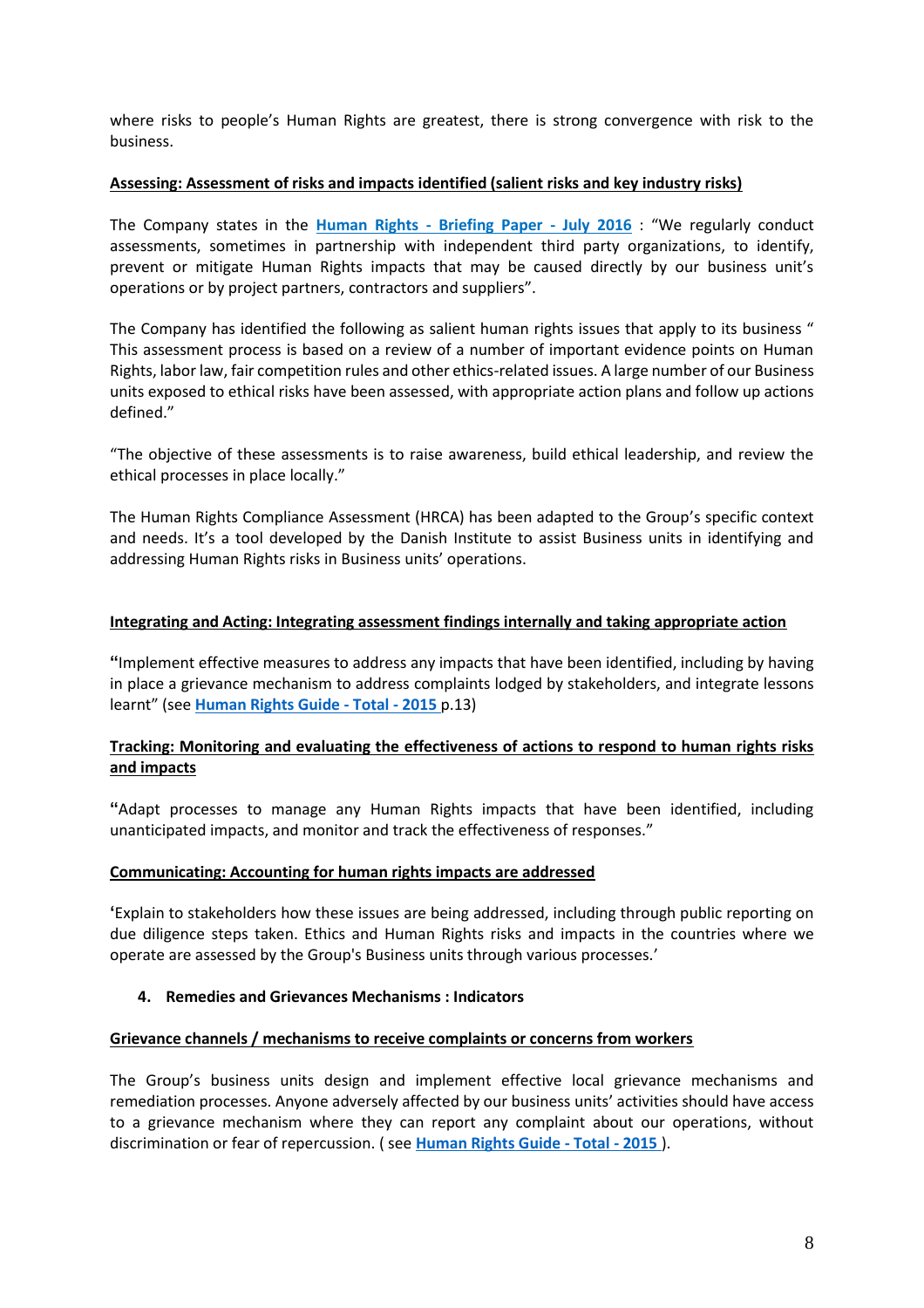Moreover, the Company has a Whistleblowing channel in its website for its employees whose scope does not mention anything specific on Human Rights but it mentions discrimination, health and working conditions.

" At Total, diversity is a decisive factor for or competitiveness, attractiveness and ability to innovate and adapt. We develop our employees' professional skills and careers without any discrimination, whether based on origin, gender, age, disability, sexual orientation, gender identity or affiliation with a political, religious, union organization or minority group". (see **Human Rights - [Briefing Paper -](https://www.total.com/sites/default/files/atoms/files/total_human_rigths_briefing_paper_july_2016_0.pdf) July [2016](https://www.total.com/sites/default/files/atoms/files/total_human_rigths_briefing_paper_july_2016_0.pdf)** )

# **Grievance channels / mechanisms to receive complaints or concerns from external individuals and communities**

The whistleblower channel is available for workers to report concerns, make suggestions or seek advice, designed and operated in agreement with the representative organization of workers. Moreover, the Ethics Committee's helpline can be contacted by all internal and external stakeholders as well as line management in all the Group's subsidiaries. ( see **Human Rights - [Briefing Paper -](https://www.total.com/sites/default/files/atoms/files/total_human_rigths_briefing_paper_july_2016_0.pdf) July [2016](https://www.total.com/sites/default/files/atoms/files/total_human_rigths_briefing_paper_july_2016_0.pdf)** )

### **Users are involved in the design and performance of the channel(s)/mechanism(s)**

CHRB has not identified any documents in the public domain which provide all the information required to meet this indicator.

#### **Procedures related to the mechanism(s) / channel(s) are publicly available and explained**

CHRB has not identified any documents in the public domain which provide all the information required to meet this indicator.

#### **Commitment to non-retaliation over concerns/complaints made**

CHRB has not identified any documents in the public domain which provide all the information required to meet this indicator.

#### **Company involvement with State-based judicial and non-judicial grievance mechanisms**

CHRB has not identified any documents in the public domain which provide all the information required to meet this indicator.

#### **Remedying adverse impacts and incorporating lessons learned**

CHRB has not identified any documents in the public domain which provide all the information required to meet this indicator.

#### **5. Enabling Factors and Business Processes: Indicators**

#### **Living Wage (in the supply chain)**

"A large majority of employees benefit from laws that guarantee a minimum wage, and, whenever this is not the case, the Group's policy ensures that compensation is above the minimum wage observed locally"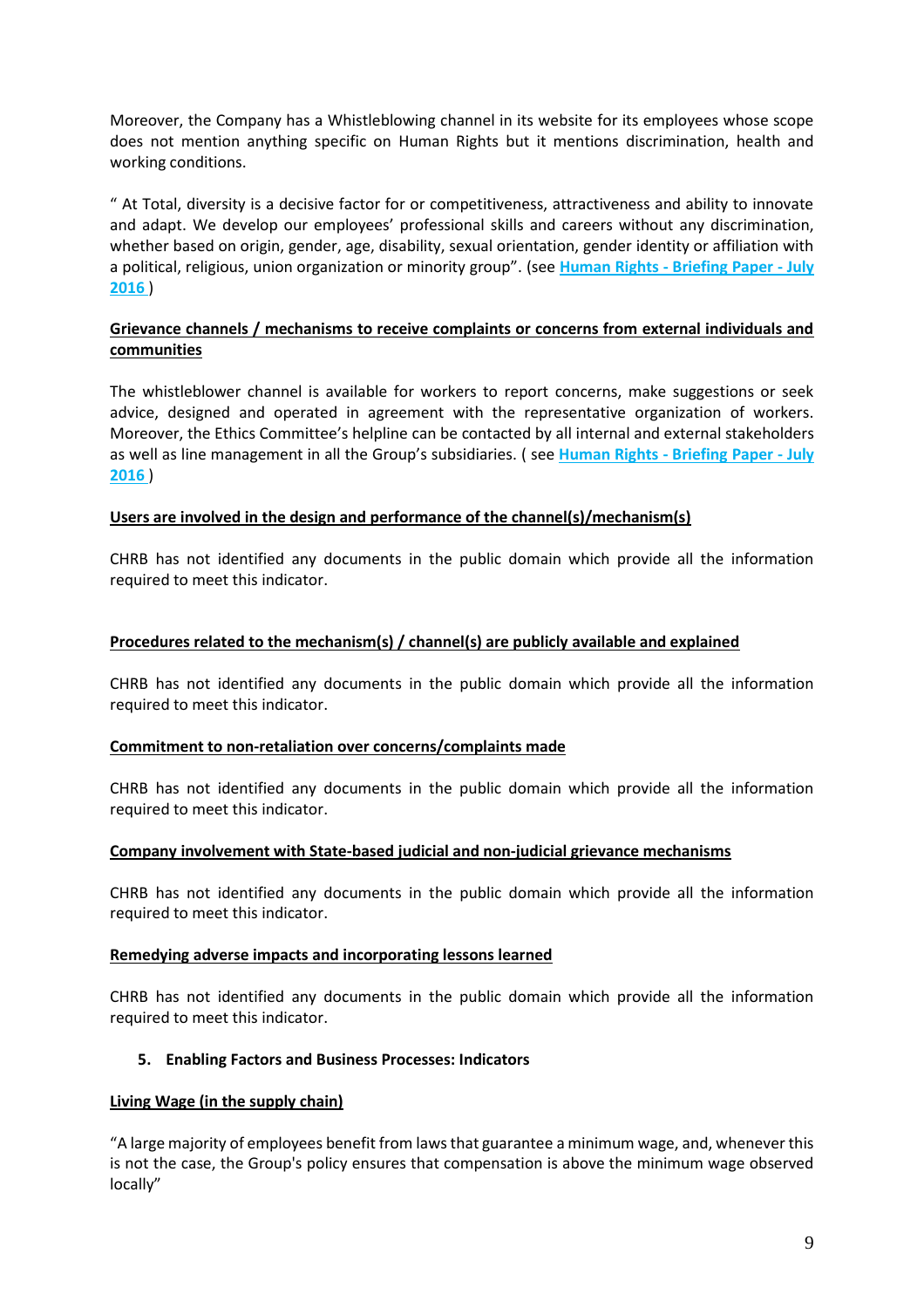The compensation structure of the Group's employees is based on the following components, depending on the country:

- a base salary, which each year, in addition to a general salary-raise campaign, is subject to a merit-based salary-raise campaign intended to compensate employees' individual performance according to the targets set during the annual individual review, including at least one HSE (Health, Safety, Environment) target;
- and **individual variable compensation** starting at a certain level of responsibility, which is intended to compensate individual performance (quantitative and qualitative attainment of previously set targets) and the employee's contribution to collective performance evaluated among others according to HSE targets set for each business segment, which represent up to 10% of the variable portion. In 2016, 82.2% of the Group's entities (WHRS scope) included HSE criteria in the variable compensation.

" In accordance with the fundamental principles set out in particular in the United Nations Universal Declaration of Human Rights, the Conventions of the International Labor Organization, the United Nations Global Compact, and the OECD Guidelines for Multinational companies, suppliers are required to comply with - and to make sure that their own suppliers and subcontractors comply with – current laws, as well as principles equivalent to those defined below."

**Ensure that working conditions and remuneration** of workers preserve human dignity and are consistent with fundamental principles defined and protected by the Universal Declaration of Human Rights, by the fundamental principles of the International Labor Organization."(see **[Fundamental](http://www.sustainable-performance.total.com/sites/analystecsr/files/atoms/files/principes-fondamentaux-achats-va_0.pdf)  [Principles of Purchasing](http://www.sustainable-performance.total.com/sites/analystecsr/files/atoms/files/principes-fondamentaux-achats-va_0.pdf)** )

The Group undertakes to apply a fair wage policy comparable with good standards in the profession for the country concerned as part of objective job assessment. Exchanges will be fostered with employee representatives on these subjects. (see **[Global agreement signed between Total and](http://www.sustainable-performance.total.com/en/node/134#dialogue)  [IndustriALL -](http://www.sustainable-performance.total.com/en/node/134#dialogue) 2015** )

#### **Aligning purchasing decisions with Human Rights**

In 2015, Total has updated its mapping of CSR risks for purchases. The aim was to identify, for each purchasing category, the main issue in term of CSR risks and to set up improvement plans with lead buyers and their suppliers. 3 categories of risks were analyzed: Human Rights infringement, local content mismanagement and environmental damages. The risk mapping covers the main purchasing categories, representing around 75 % of the Group's spend.

#### **Mapping and disclosing the supply chain**

The Company has more than 150,000 suppliers worldwide. On the webpage, the Company discloses information about suppliers. " Forging trust-based relationships with each of them is a critical challenge for us. Safety, respect for human rights, corporate social responsibility and environmental protection are all embedded in our DNA, and we expect our suppliers to commit to them alongside us."

In its Code of Conduct, Total states that it works with its suppliers to ensure the protection of the interests of both parties on the basis of clear and fairly negotiated contractual conditions. This relationship is founded on three key principles: dialogue, professionalism and adherence to commitments.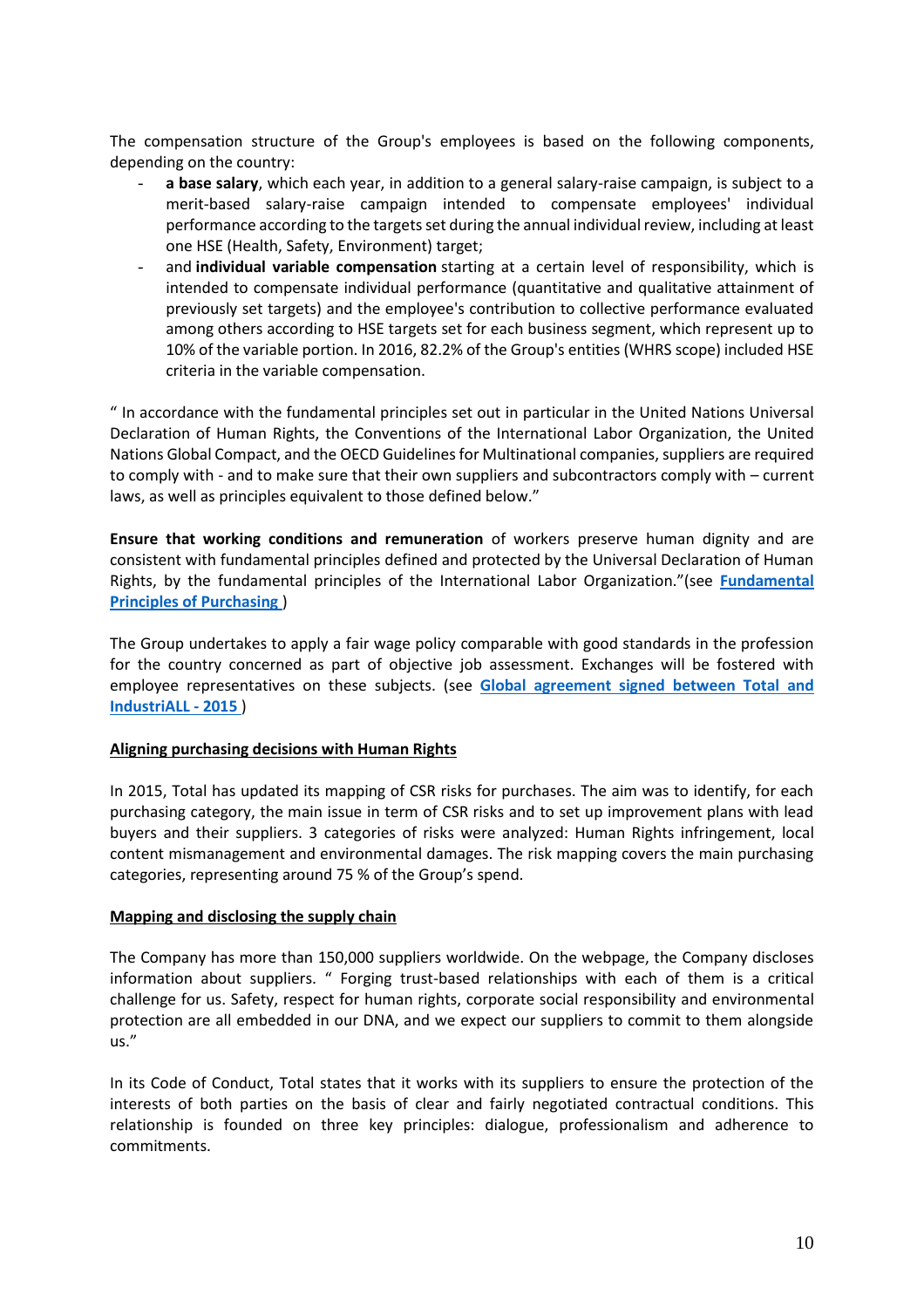Total expects its suppliers to: adhere to principles equivalent to those in its own Code of Conduct, such as those set out in the Fundamental Principles of Purchasing directive; and agree to be audited, be particularly attentive to the human rights related aspects of their standards and procedures, in particular their employees' working conditions, and ensure that their own suppliers and contractors respect equivalent principles.

The **[Fundamental Principles of Purchasing](http://www.sustainable-performance.total.com/sites/analystecsr/files/atoms/files/principes-fondamentaux-achats-va_0.pdf)**, launched in 2010 and formally set out in a Group directive in 2014, specify the commitments that Total expects of its suppliers in the following areas: respect for human rights at work, health protection, assurance of safety and security, preservation of the environment, prevention of corruption, conflicts of interest and fraud, respect for competition law, as well as the promotion of economic and social development. Total's suppliers must be made aware of these rules, which apply to all the Group's companies, by including or transposing them into the agreements concluded with these suppliers.

In 2015, Total signed an agreement with the worldwide trade union federation, IndustriALL Global Union, which marks a major step in Total['s commitment as a responsible employer](http://www.sustainable-performance.total.com/en/challenges/people-talents#dialogue). In addition, Total is committed to disclosing and promoting the principles of this agreement to its service providers and suppliers. " The Group also ensures that the principles of the agreement on health, safety and human rights are disclosed to and promoted among its service providers and suppliers." ( see **[Global](http://www.sustainable-performance.total.com/en/node/134#dialogue)  [agreement signed between Total and IndustriALL -](http://www.sustainable-performance.total.com/en/node/134#dialogue) 2015** )

### **Age verification and corrective actions (in the supply chain)**

In accordance with the International Labor Organization (ILO) standards, the hiring of employees aged under 15 is prohibited. In addition any hiring must also comply with local laws that set a higher minimum working age. In line with ILO standards, the minimum age for admission to any kind of hazardous work (e.g, underground work or handling hazardous goods) which, by its very nature or by virtue of the conditions under which it is carried out, is liable to compromise the health, safety or moral well-being of adolescents, must not be less than 18 years of age. (see **[Human Rights Guide -](https://www.total.com/sites/default/files/atoms/files/human_rights_internal_guide_va.pdf) Total - [2015](https://www.total.com/sites/default/files/atoms/files/human_rights_internal_guide_va.pdf)** )

The Group applies these provisions universally, including in countries where these ILO standards have not been implemented into national law.

#### **Debt bondage and other unacceptable financial costs (in the supply chain)**

As stated in its Code of Conduct, Total complies with the ILO conventions. In January 2015, Total signed an agreement with international union federation IndustriALL Global Union, which represents 50 million workers in 140 countries. This agreement covers the promotion of labor rights in the workplace and the supply chain. ( see **[Global agreement signed between Total and IndustriALL -](http://www.industriall-union.org/sites/default/files/uploads/documents/GFAs/Total/accord_monde_csr_total_-_industriall_global_union_-_22_janvier_2015_-_finale_-_english.pdf) 2015** )

Forced labor means any work or service exacted from any individual under the threat of some penalty or punishment and for which the individual did not volunteer. The Group demonstrates special vigilance regarding the prevention of child labor, in particular by supporting initiatives aimed at its elimination. In accordance with the ILO standards, the hiring of employees aged under 15 is prohibited. In addition, any hiring must also comply with local laws that set a higher minimum working age.

#### **Restrictions on workers (in the supply chain)**

The Group states that : "all workers must be treated with respect to all policies, conditions and benefits of employment, such as hiring, advancement, placement, training, remuneration and dismissals."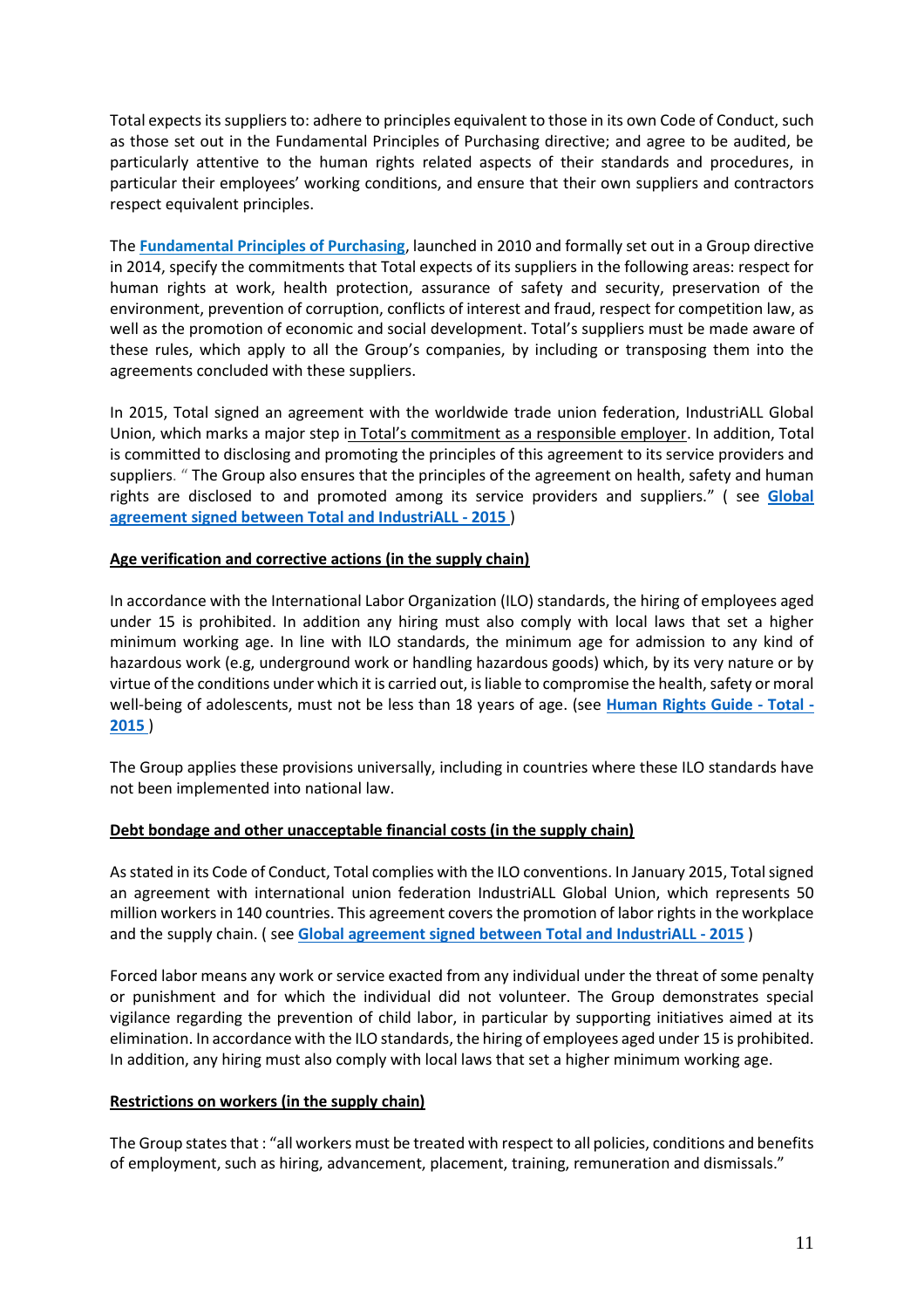In practical terms, Total is developing an insurance program that guarantees a minimum of 2 years of coverage in the event of an employee's death, no matter what the country of residence. To give another example, maternity leave will not have a negative impact on an employee's compensation or future career path. ( see **[Global agreement signed between Total and IndustriALL -](http://www.industriall-union.org/sites/default/files/uploads/documents/GFAs/Total/accord_monde_csr_total_-_industriall_global_union_-_22_janvier_2015_-_finale_-_english.pdf) 2015** )

# **Freedom of association and collective bargaining (in the supply chain)**

The company states in the **[Human Rights Guide -](https://www.total.com/sites/default/files/atoms/files/human_rights_internal_guide_va.pdf) Total - 2015** : " We identified the right to freedom of association as a Human Right which enables the realization of other Human Rights in the workplace. While this not a salient issue in our operations based on the UN Guiding Principles Reporting Framework, we considered it as an enabling right. Freedom of association represents the workforce's right to form and join organizations to promote and protect their interests in the workplace. Collective bargaining and freedom of association help to ensure fair employment terms and working conditions."

Therefore the Group commits to fully respect and comply with conventions 87 and 98 of the ILO and, while maintaining strict neutrality, recognizes for all its employees the freedom of association, which represents the workforce's right to form, join and quit organizations to promote and protect their interests in the workplace. The Group therefore:

- forbids disloyal communication intended to influence its employees' decisions with regard to union representation
- undertakes to exclude any form of discrimination based on union activity in its recruitment and career management practices.
- Prohibits any discrimination against employees or their representatives who press claims for rights stipulated in this agreement.

Collective bargaining and freedom of association help to ensure fair employment terms and working conditions. ( see **[Global agreement signed between Total and IndustriALL -](http://www.industriall-union.org/sites/default/files/uploads/documents/GFAs/Total/accord_monde_csr_total_-_industriall_global_union_-_22_janvier_2015_-_finale_-_english.pdf) 2015** )

# **Fatalities, lost days, injury rates (in the supply chain)**

CHRB has not identified any documents in the public domain which provide all the information required to meet this indicator.

# **Women's rights (in the supply chain)**

In 2010, Total signed the " Women's Empowerment Principles – Equality Means Business" set out in the United Nations Global Compact, and its commitment to equal treatment of men and women is regularly embodied in agreements, such as the global agreement signed in 2015 with IndustriALL. Specific measures are taken to correct discrepancies, such as salary equality (review and adjustment of compensation in 2013 and again in 2015) and teleworking to improve employees' work-life balance.

In 2016, Total, along with 20 other oil and gas companies, made a commitment at the World Economic Forum by signing "Closing the Gender Gap – a Call to Action". This joint declaration is based on seven action principles: involvement of management; expectation and goal setting; program dedicated to the fields of Science, Technology, Engineering and Mathematics (STEM); clear responsibilities; recruitment, retention and promotion policy; inclusive corporate culture; and work environment and work-life balance.

The Group also promotes gender diversity in its professions. In France, Total has partnered with "Elles Bougent" since 2011 and served as honorary Chairman in 2015. Some 130 female engineers regularly inform high-school girls about careers in science. An event entitled "Elles bougent pour l'énergie" was attended by more than 2,000 participants throughout France.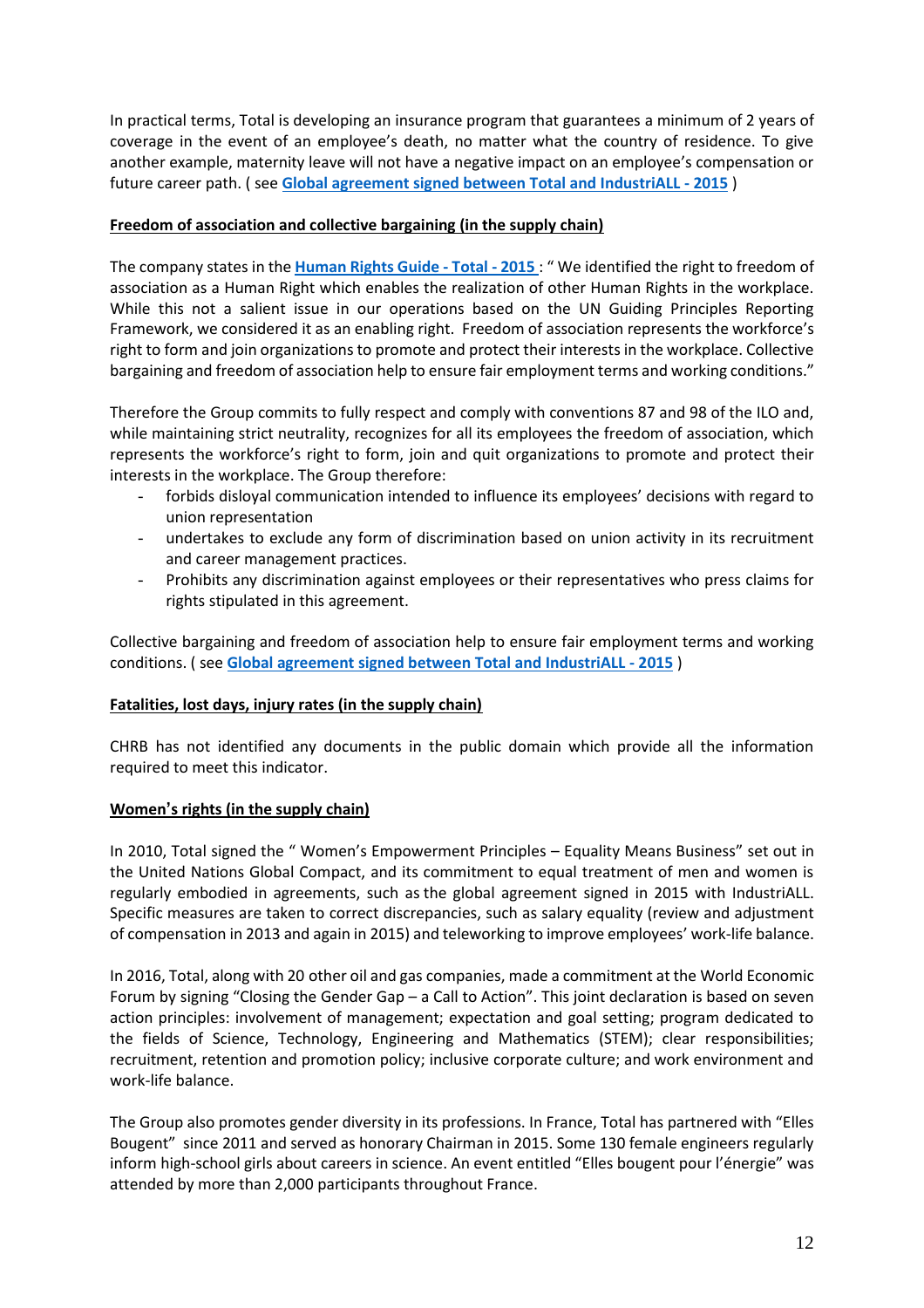In line with the goal of increasing the number of women in positions of responsibility, the TWICE network (Total Women's Initiative for Communication and Exchange) aims to promote career development for women and train and educate men and women about gender diversity. Created in 2006, it is currently in place in France and abroad (19 local networks) and has over 3,000 members. As part of this network, a mentoring program is deployed internationally, and has benefited nearly 500 women since 2010.

Total also participates in the " Board Women Partners" program, which aims to increase the proportion of wome[n](http://www.sustainable-performance.total.com/en/node/134#7) on boards of directors in large European companies. At the end of 2016, women<sup>2</sup> accounted for 54.5% of Total S.A.' Board members (above the 40% required by Article L. 225-18-1 of the French Commercial Code) compared to 36.4% at the end of 2015 and 38.5% at the end of 2014.

In the press release from the meeting of May 26, 2017, Patricia Barbizet described the functioning of Total' s Board of Directors, which shows exemplary diversity in terms gender, nationality and independence.

# **Working Hours (in the supply chain)**

CHRB has not identified any documents in the public domain which provide all the information required to meet this indicator.

### **6. Responses to serious allegations**

#### **Case 1: Indicators**

- Area of allegation: Bribing Iraqi officials in order to secure oil supplies
- Headline: UN Oil for food Programme for Iraq
- Date: February 2016

#### **Summary**

Total was accused of bribing Iraqi officials during former president Saddam Hussein's regime to secure oil supplies. A United Nations report later revealed that Iraqi officials had received bribes from oil companies to secure contracts worth over \$10bn. On 26 February 2016 Paris court of appeals considered Total guilty and ordered to pay a fine of 750,000 euros for corrupting Iraqi civil servants. The court's ruling overturns an earlier acquittal in the case.

#### **Case 2: Indicators**

- Area of allegation: Crimes against Humanity
- Headline: Human Rights abuses
- Date: March 2007

#### **Summary**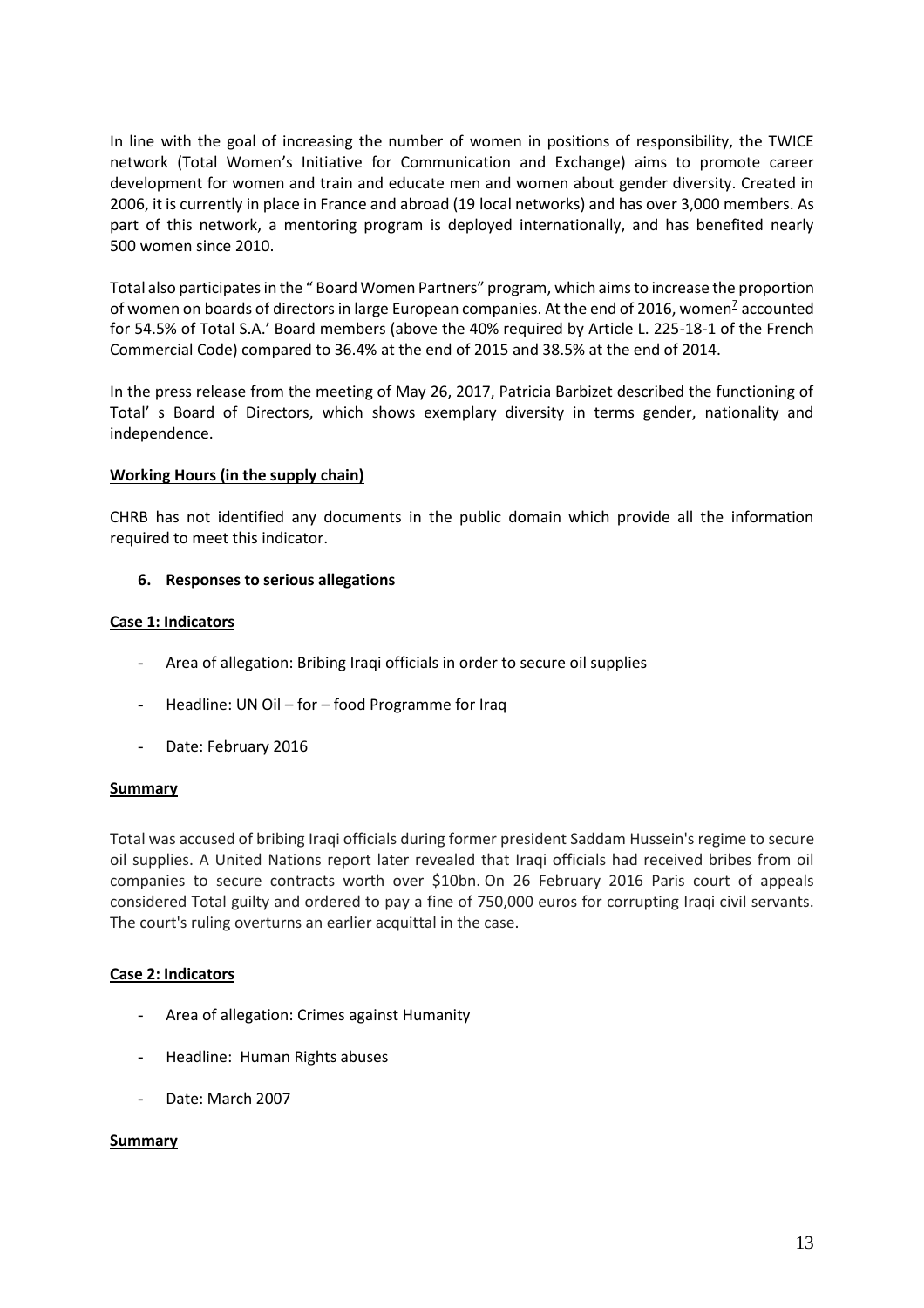Four Myanmar refugees filed a lawsuit against Total. The Myanmar refugees brought the lawsuit pursuant to a 1993 Belgian law of universal jurisdiction. This law provides Belgian courts with jurisdiction to hear cases for certain serious crimes, such as crimes against humanity and war crimes, even those committed outside Belgium. The plaintiffs alleged that Total and its managers have been accomplices in crimes against humanity, such as torture and forced labor committed by Myanmar military in the course of the construction and operation of the Yadana Gas Pipeline in Myanmar. Total owns the largest stake in this pipeline (31%). The plaintiffs allege that Total provided moral and financial support to the Myanmar military government with full knowledge that its support resulted in human rights abuses by the military. A procedural issue arose as to whether the plaintiffs had standing to bring the lawsuit because they were not Belgian citizens. In April 2005, the Court of Arbitration ruled that the exclusion of refugees from access to the provisions of the law on universal jurisdiction was unconstitutionally discriminatory. However, in June 2005, Court of highest appeal " Cour de cassation" dismissed the proceedings against Total, disregarding the ruling by the Court of Arbitration. In June 2006, the Constitutional Court struck the provision of the universal jurisdiction law that barred non-citizens from bringing lawsuits under the law. In March 2007, the *Cour de cassation* dismissed the entire proceeding, ruling that it could only continue on the basis of a law modified by the Constitutional Court if the modification favored the defense. The Belgian authorities declared the " case closed" in March 2008.

As a member of the Voluntary Principles on Security and Human Rights (VPSHR), TEPM took steps to make its Myanmar stakeholders more aware of the rules governing security and human rights in the regions where it is operating. TEMP has also been strongly promoting greater transparency un the extractives industry in Myanmar.

### **7. Transparency: Indicators**

#### **Commitment from the Top**

The Chief executive officer, Patrick Pouyanne states the following in the **[Human Rights Guide -](https://www.total.com/sites/default/files/atoms/files/human_rights_internal_guide_va.pdf) Total - [2015](https://www.total.com/sites/default/files/atoms/files/human_rights_internal_guide_va.pdf)** : "respect for Human Rights standards is one of our three priority business principles".

#### **Board discussions**

The company states the following in the **[Human Rights Guide -](https://www.total.com/sites/default/files/atoms/files/human_rights_internal_guide_va.pdf) Total - 2015** : " The Chair of the Ethics Committee reports regularly to the Executive Committee and to the Governance & Ethics Committee of the Board of Directors on the Code of Conduct implementation".

In 2016, the Governance and Ethics Committee held two meetings with 100 % attendance. Its work mainly focused on the following results of the formal-assessment of the Board's practices conducted in the form of a detailed questionnaire, prepared with the assistance of an external consultant, to which the directors responded. ( see **[Annual Report 2016](https://www.total.com/sites/default/files/atoms/files/2016_form_20-f_web_0.pdf)** )

#### **Incentives and performance management**

CHRB has not identified disclosures highlighted in a company GRI Index or otherwise referenced by this indicator that meet the requirements.

#### **Responsibility and resources for day-to-day human rights functions**

The company states the following in the **[Human Rights Guide -](https://www.total.com/sites/default/files/atoms/files/human_rights_internal_guide_va.pdf) Total - 2015** : " The Group is a member of the United Nations Global Compact which gathers more than 10,000 companies committed to implementing 10 principles related to Human Rights, labor, environment and anti-bribery. The Group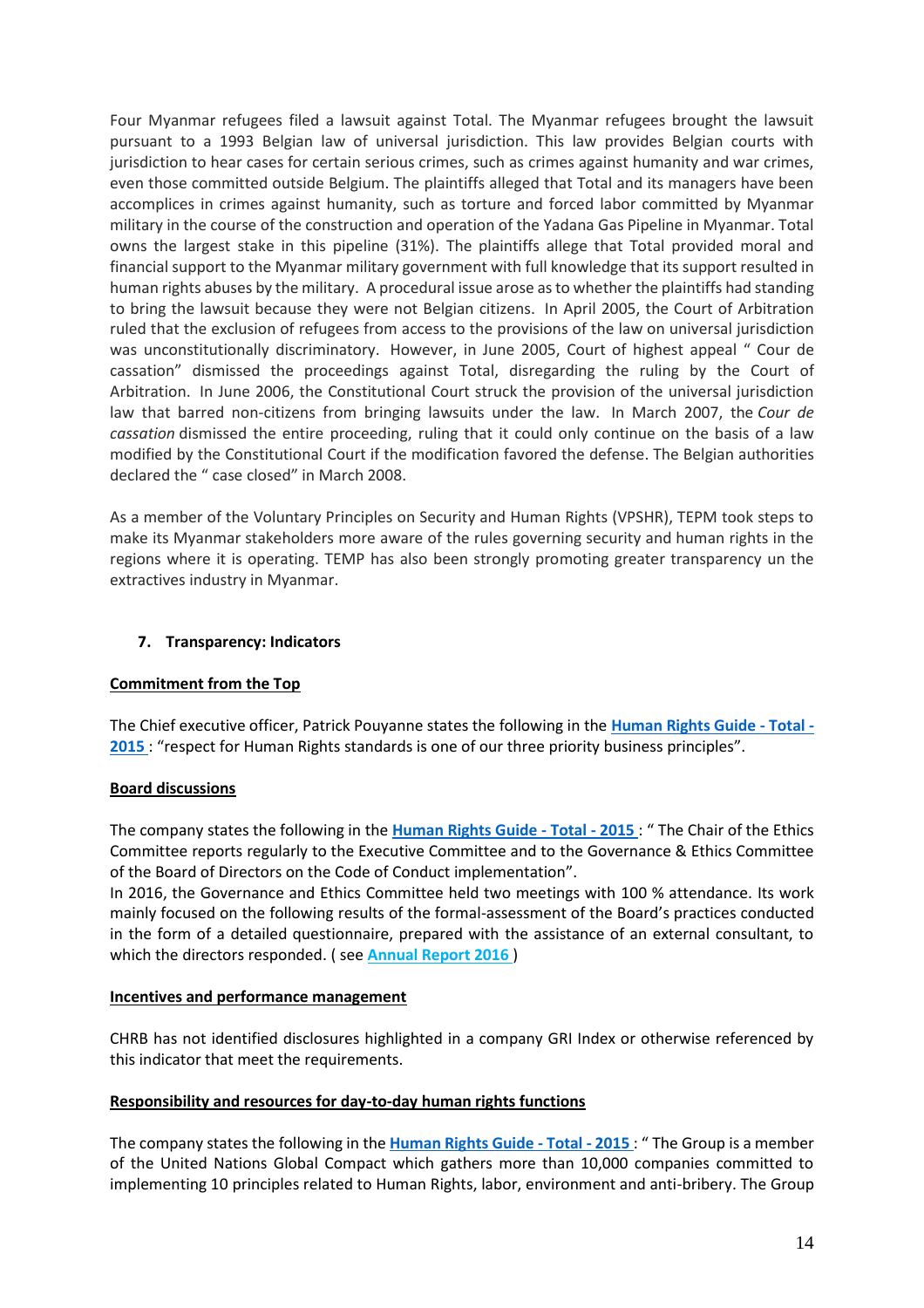has contributed to various guidance documents issued by the UNGC Human Rights Working Group. The UNGC LEAD initiative for sustainable leadership focuses on reporting. The Group has contributed to this forum, alongside a number of sustainability leaders from all regions and sectors."

### **Incentives and performance management**

CHRB has not identified disclosures highlighted in a company GRI Index or otherwise referenced by this indicator that meet the requirements.

### **Commitment / dissemination of policy commitment(s) to business relationships**

See related indicator above

### **Training on human rights**

The discloses some information on training (see related indicator above), but not the information necessary to meet the requirements of this indicator.

### **Monitoring and corrective actions**

The company discloses some information on monitoring (see related indicator above), but not information that meets the requirements of this indicator was found. (figures required)

### **Engaging business relationships**

As stated in its Code of Conduct, Total expects its suppliers to adhere to principles equivalent to those in its own Code of Conduct, such as those set out in the Fundamental Principles of Purchasing. (see **[Code of Conduct -](https://www.total.com/sites/default/files/atoms/files/total_code_of_conduct_va.pdf) Total** )

#### **Framework for engagement with potentially affected stakeholders**

The Company has identified many stakeholders that can potentially be affected by its operations including customers, suppliers and contractors, Host countries, Local communities, Business partners, Shareholders. For instance in the case of customers, the Code of Conduct states : " We are attentive to our customers' needs. We continuously monitor, assess and improve or products, services, technology and procedures to deliver quality, safety, energy efficiency and innovation at every stage of the development, production and distribution process. Our commitment to sustainable development is a condition of our social license to operate and our long-term viability."

→ **Process to deal with incidents the company has caused or contributed to for internal and external stakeholders**: The Ethics Committee's helpline can be contacted by all internal and external stakeholders. The issues are dealt with by the Ethics Committee and relevant or specialist teams. In January 2015, Total signed an agreement with the international union federation IndustriALL Global Union, which represents 50 million workers in 140 countries. This agreement covers the promotion of Human Rights in the workplace and diversity and incorporates an annual review process. (see **Communication on Progress (COP) - UN Global Compact )** 

# **Identifying: Processes and triggers for human rights risks and impacts**

See related indicator above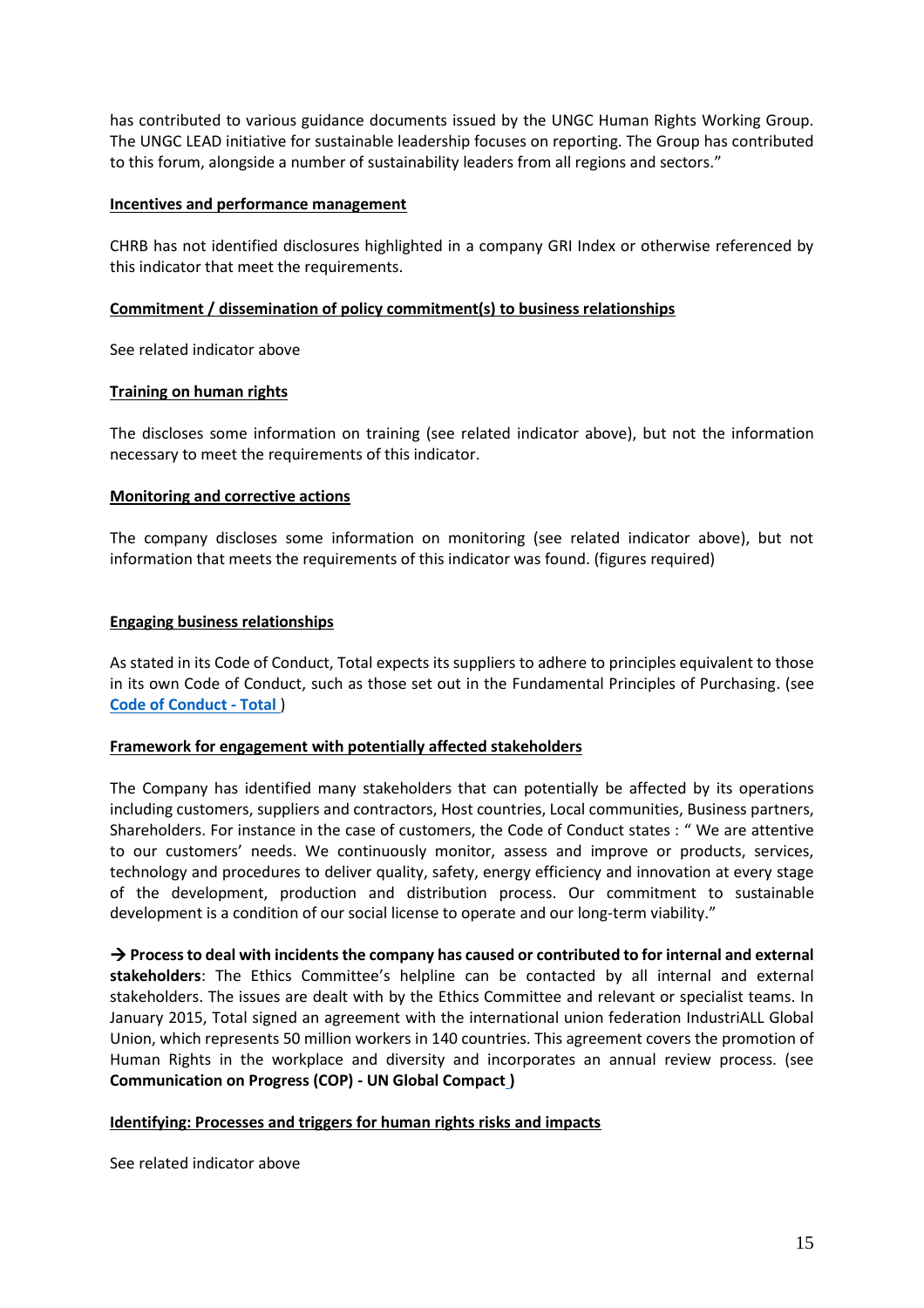### **Assessing: Assessment of risks and impacts identified (salient risks and key industry risks)**

See related indicator above

#### **Integrating and Acting: Integrating assessment findings internally and taking appropriate action**

See related indicator above

# **Tracking: Monitoring and evaluating the effectiveness of actions to respond to human rights risks and impacts**

See related indicator above

#### **Grievance channels/ mechanisms to receive complaints or concerns from workers**

The GRI Index states in the "Supplier Social Assessment" section : "Grievances are handled at subsidiary level in order to manage them quickly and efficiently. We have started to track grievances internally, **but we do not publish a quantitative indicator at corporate level for now**". ( see **Global Reporting Initiative (GRI) - Sustainable Performance** )

## **Grievance channels/ mechanisms to receive complaints or concerns from external individuals and communities**

The GRI Index states in the "Supplier Social Assessment" section : "Grievances are handled at subsidiary level in order to manage them quickly and efficiently. We have started to track grievances internally, **but we do not publish a quantitative indicator at corporate level for now**". (see Global Reporting Initiative (GRI) - Sustainable Performance)

### **Users are involved in the design and performance of the channel(s)/mechanism(s)**

CHRB has not identified disclosures highlighted in a company GRI Index or otherwise referenced by this indicator that meet the requirements.

#### **Procedures related to the mechanism(s) / channel(s) are publicly available and explained**

CHRB has not identified disclosures highlighted in a company GRI Index or otherwise referenced by this indicator that meet the requirements.

#### **Remedying adverse impacts and incorporating lessons learnt**

CHRB has not identified disclosures highlighted in a company GRI Index or otherwise referenced by this indicator that meet the requirements.

#### **Aligning purchasing decisions with human rights**

CHRB has not identified disclosures highlighted in a company GRI Index or otherwise referenced by this indicator that meet the requirements.

#### **Child labor**

The company states that the Group applies the ILO provisions, including in countries where these ILO standards have not been implemented into national law. If some incidents are discovered about child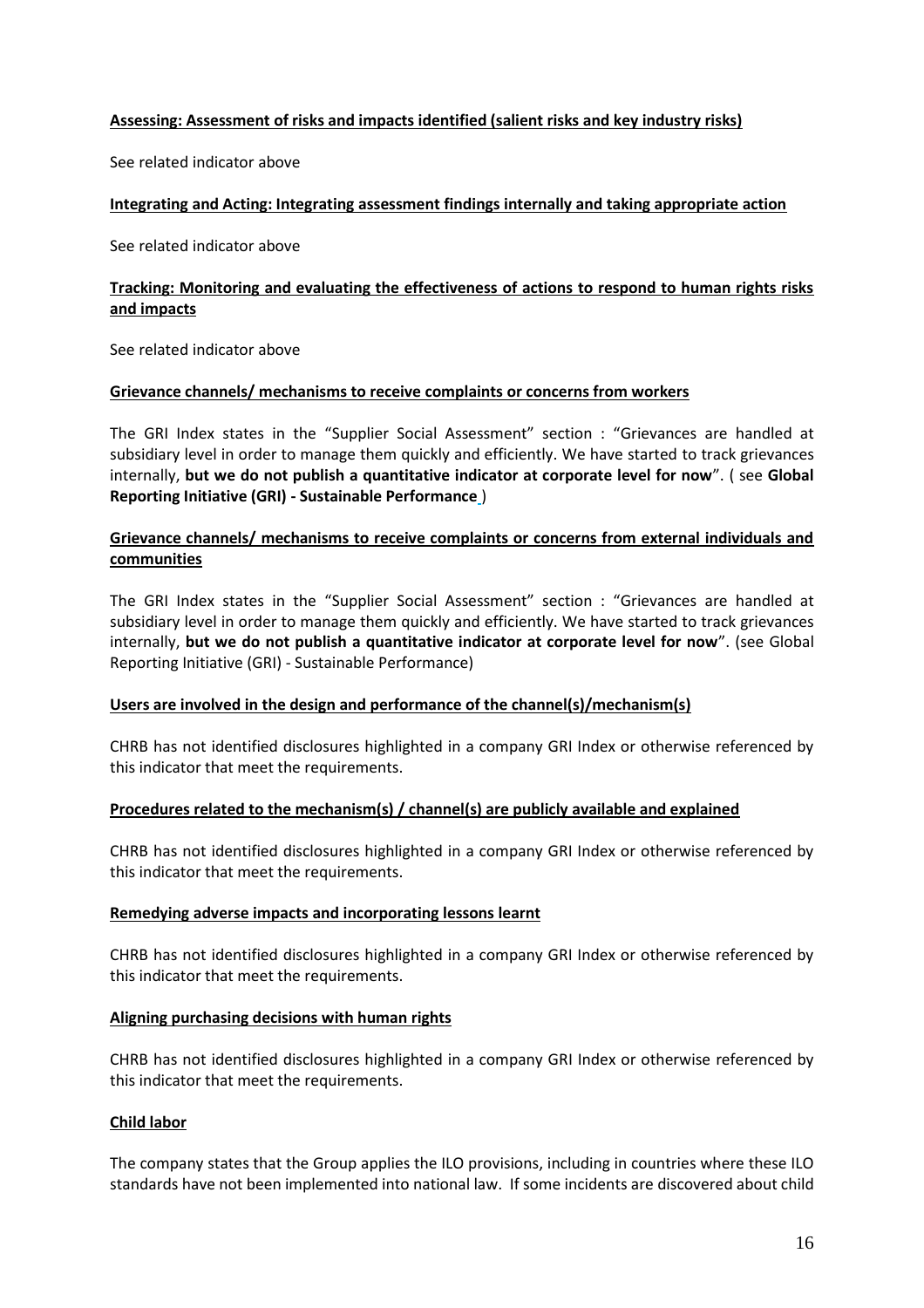labor at the site of one of a commercial or industrial partners or suppliers. The Group will advise in the first instance to ensure that the children are removed from the position or the workplace. The salary may continue to be paid to them for a set period pending the putting in place of an alternative solution. To the end, remedial measures are encouraging such as the replacement of children with adult members of their families, or developing a cooperation scheme with relevant international organizations. In the event that the employer concerned refuses to make any commitments or to comply with the remedial measures, the Group may suspend or terminate contractual relations.

# **Forced labor**

CHRB has not identified disclosures highlighted in a company GRI Index or otherwise referenced by this indicator that meet the requirements.

### **Freedom of association and collective bargaining**

The General Secretary of IndustriALL Global Union, Jyrki Raina, states for the Global agreement signed between Total and IndustriALL - 2015, that " We applaud Total for its commitment to better rights and conditions for workers. IndustriALL's agreement with Total makes it clear that trade union rights and freedoms must be upheld across the company's operations and throughout its global supply chain. Total promises to act in strict neutrality in its relations with unions and is prepared to terminate contracts with suppliers if they breach the agreement. It sends a strong message to Total's suppliers and provides new levels of protection for workers".

Section in the GRI Index about Freedom of Association and Collective Bargaining. ( see Global Reporting Initiative (GRI) - Sustainable Performance )

- Explanation of the material topic and its boundary
- The management approach and its components
- Evaluation of the management approach